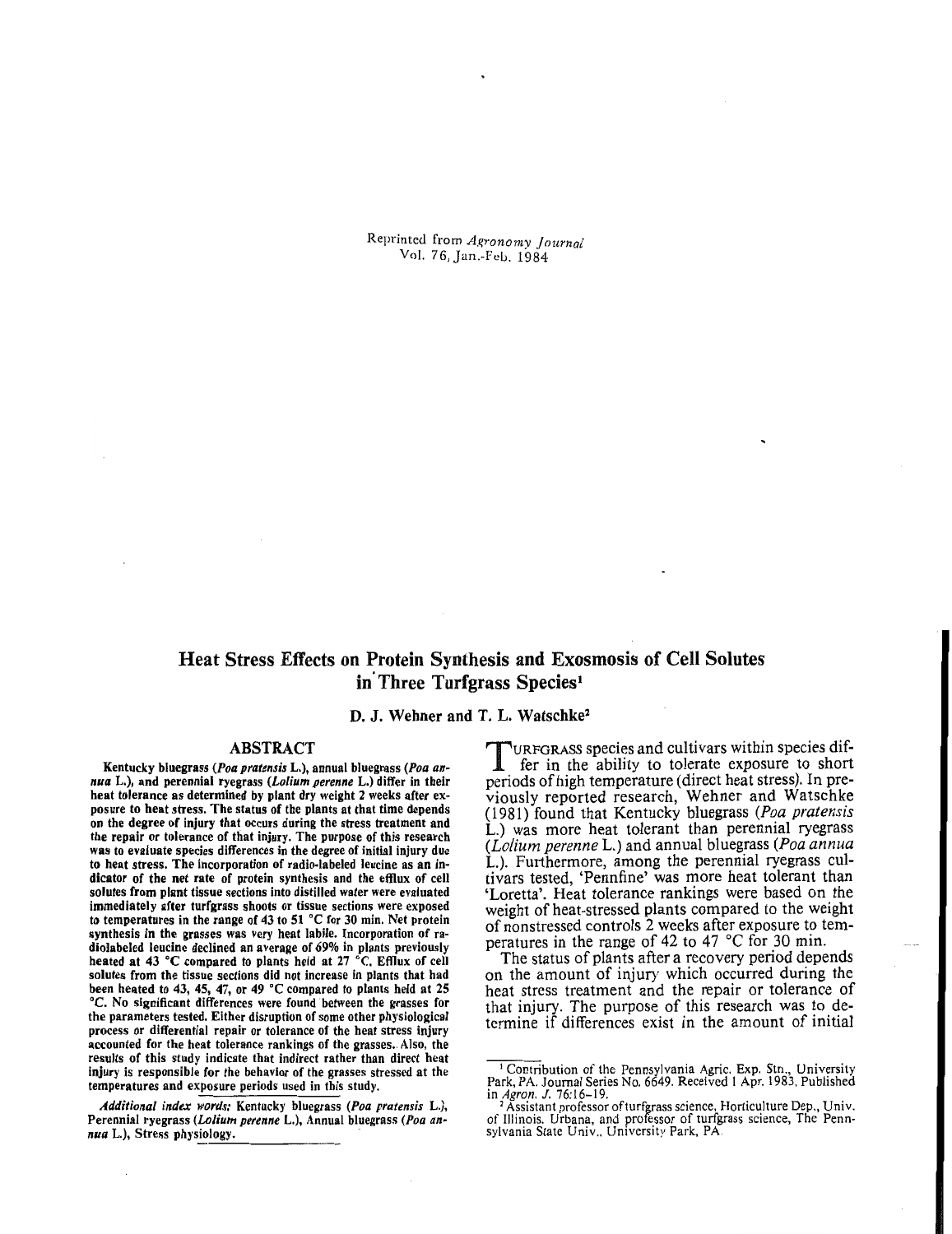injury to Kentucky bluegrass, annual bluegrass, and perennial ryegrass exposed to high temperature. Two physiological parameters, incorporation of radiolabeled leucine as an indicator of the net rate of protein synthesis and exosmosis of cell solutes, were measured immediately after stress treatment.

The rate of protein synthesis in plants can be reduced by both heat and drought stress (Dhindsa and Cleland, 1975; Weidner and Ziemens, 1975). In drought-stressed oat coleoptiles, there was both a quantitative and qualitative change in protein synthesis (Dhindsa and Cleland, 1975). The decrease in synthesis rate was attributed to a reduction in the amount of polyribosomes in the cells. Weidner and Ziemens (1975) measured incorporation of radioactive leucine while heating excised wheat shoots which had been grown at several different temperature regimes. The degree of reduction in net synthesis rate depended on the intensity of the stress and the preconditioning temperature. The plants maintained highest synthesis rates when heated at temperatures similar to those at which they were preconditioned. Heat tolerant plants must be able to resist heat induced protein denaturation injury or replace damaged proteins (Levitt, 1980). The synthesis rate after stress treatment may indicate the amount of injury to the plant as well as the potential for recovery.

Efflux of solutes from plant cells has been used as an indicator of relative injury in screening tests for both heat (Sullivan, 1971) and cold (Dexter et al., 1932) tolerance. The tests are based on a correlation between the loss of solutes from heated or frozen tissue and plant recovery from similar stress conditions. Solute loss is determined by measuring the conductivity of a solution in contact with the treated tissue. Martineau et al. (1979) used this technique to study high temperature tolerance in soybeans while Wallner et al. (1982) have used the technique as a measure of turfgrass heat tolerance in vitro.

## MATERIALS AND METHODS

#### Plant Material

Seeds of 'Pennstar' and 'Sydsport' Kentucky bluegrass, 'Pennfine' and 'Loretta' perennial ryegrass, and annual bluegrass (native selection from State College. Pa.) were planted in 11 cm pots containing a Hagerstown silt loam soil (fine, mixed, mesic Typic Hapludalf) with a pH of 7.0 and with 93 and 325 kg ha available P and K, respectively. After 6 weeks, the plants were thinned to  $60$  pot<sup>-1</sup> and each pot was fertilized with 37 mg NH<sub>4</sub>NO<sub>3</sub> and brought to 26% soil moisture by weight. They were then placed in a growth chamber set for 12-h days (285  $\mu$ E m<sup>-2</sup> s<sup>-1</sup> PAR)) at 27 °C and a night temperature of 16 °C. The plants were maintained in the growth chamber for 5 weeks during which time the pots were allowed to dry to 11% soil moisture by weight before rewatering. After 4 weeks, some of the plant material was used for the heat stress-recovery tests reported earlier (Wehner and Watschke, 1981). The remaining plant material was maintained in the growth chamber for an additional week and was used for the heat stress-physiological tests. Twentyfour hours prior to each of the physiological experiments, the pots were brought to the same weight (approximately 18% soil moisture). In these tests, the experimental unit was a pot of the given cultivar. A second set of plants was started 1 month later than the first. These plants were treated as

described above to provide additional material for the physiological experiments.

## Incorporation of Radioactive Leucine

Ten shoots of each cultivar were heated for 30 min in plastic bags at 27, 43, 45, and 47°C (three replications at each temperature) in a water bath. Immediately after heating, the shoots were placed in 10 ml of 5 *mM* phosphate buffer, pH 7.0, containing 2  $\mu$ Cr of <sup>14</sup>C (UL) leucine at 27 °C for 60 min. Labeling was done in room light. The shoots were then rinsed with buffer, immersed in liquid N, lyophilized, and ground in a ball mill. The ground tissue was extracted three times with hot 80% ethanol, once with hot 5% trichloroacetic acid, and once with acetone. After the tissue dried at room temperature, the labeled protein was solubilized with I *N* NaOH at 37°C overnight. An aliquot of the resulting solution was used for protein determination by the method of Lowry et al. (1951). Radioactivity of the solubilized protein was assessed by liquid scintillation counting techniques using New England Nuclear Formula 963 cocktail. Quench correction was by the internal standard method. All results were expressed as a percentage of the radioactivity incorporated by the control (27 °C) per milligram of protein.

A second labeling experiment utilized only 'Sydsport' Kentucky bluegrass and 'Pennfine' and 'Loretta' perennial ryegrass. Plants for this experiment came from the group of pots started I month later. After heating the plants at either 27 or 43°C (temperatures chosen on the basis of the first experiment), they were placed in 5 ml of 5 *mM* phosphate buffer containing 8  $\mu$ Cr of <sup>3</sup>H (2,3) leucine at 27<sup>°</sup>C for 60 min. The plants were then extracted and the amount of labeling determined as previously described. Five replications were used in this experiment.

#### Efflux of Cell Solutes

Five plants of each cultivar were removed from the soil, stripped of dead leaves, and had their roots trimmed to the base of the crown. The plants were cut into 3 mm sections, washed with deionized water, and tested for heat tolerance according to the procedure of Sullivan (1971). Three replications (five plants per replication) for each cultivar were heated at 25, 43, 45, 47, 49, and 51 °C for 30 min. The percent injury was calculated by the equation

% injury =  $(100 - C1/C2)$  heated sections  $\times 100$  $(100 - C1/C2)$ control (25 C) sections,

where Cl and C2 are the conductivities before and after boiling the tissue as prescribed by Sullivan (1971).

The results of the protein synthesis and solute efflux experiments were subjected to an analysis of variance using a randomized complete block design. When a significant F ratio was found for a treatment effect, an LSD was calculated.

## RESULTS AND DISCUSSION

# Incorporation of Labeled Leucine

There was an average 69% decline in the incorporation of labeled leucine into plants that had been exposed to 43°C relative to the nonstressed controls (Table I). Using the amount of incorporation as an indicator of the net rate of protein synthesis leads to the conclusion that protein synthesis or factors affecting it were very heat labile. At 45°C, incorporation averaged 10% of the control. Similar results were found at 47°C. However, since very little leucine was incorporated into plants heated at 45 or 47 °C, resulting in samples which had activity only slightly above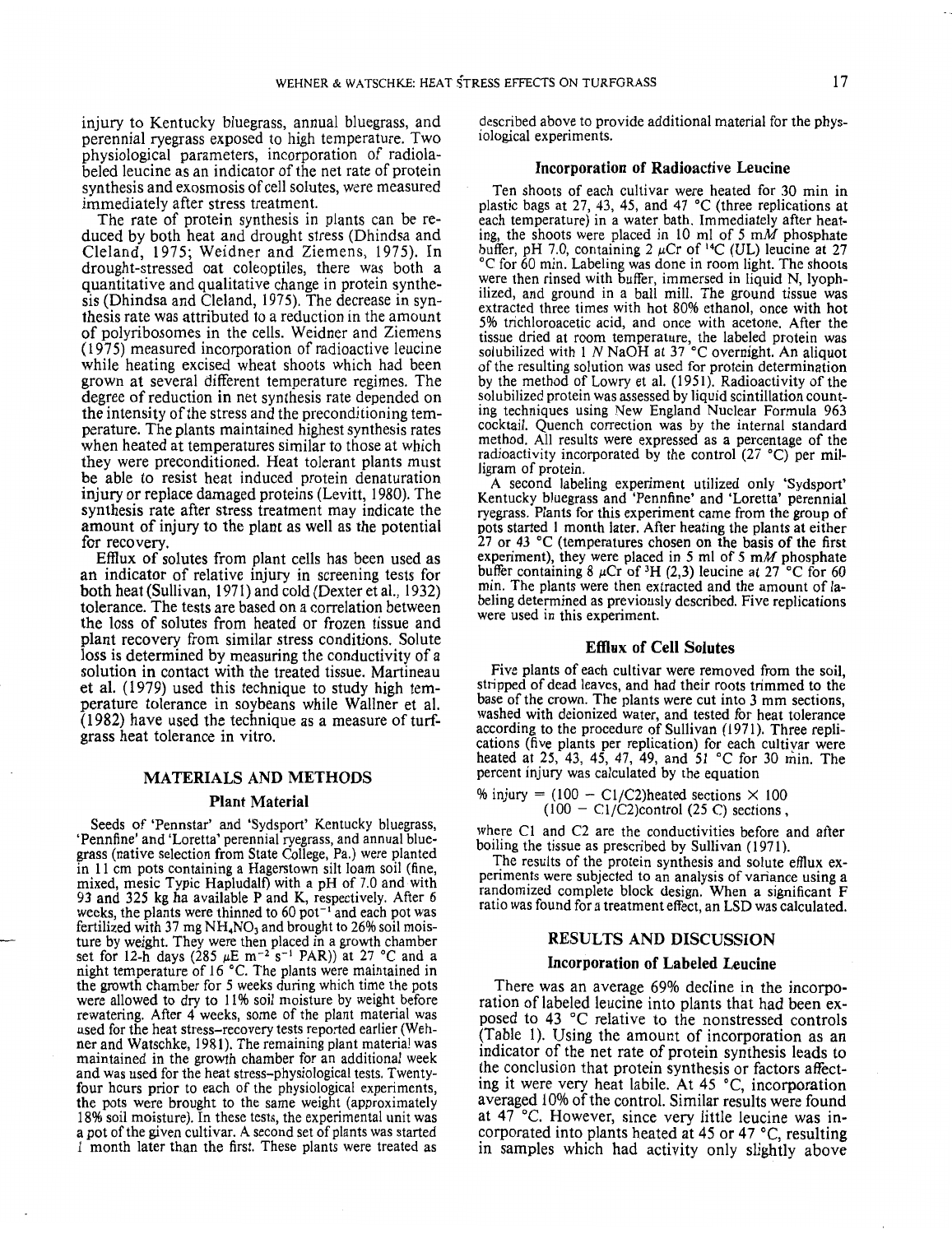| Species and cultivar                  | Temperature                             |               |                         |                                               |               |              |    |                |         |                       |         |                |              |
|---------------------------------------|-----------------------------------------|---------------|-------------------------|-----------------------------------------------|---------------|--------------|----|----------------|---------|-----------------------|---------|----------------|--------------|
|                                       | 43                                      | 45            | 47                      | 43                                            | 45            | 47           | 49 |                | 43      | 45                    | 47      | 49             | 51           |
|                                       | Net protein synthesis<br>(% of control) |               |                         | Recovery weight:<br>$(\% \text{ of control})$ |               |              |    | х<br>$42 - 47$ |         | Injury(%)             |         |                |              |
| Poa pratensis<br>Sdysport<br>Pennstar | 37<br>36                                | 14<br>12      | 8 B <sup>+</sup><br>8 B | 97 A<br>90 A                                  | 70 A<br>65 AB | 40 A<br>38 A | 48 | 74 A<br>70 A   | 3<br>3  | 2<br>2                | 3<br>3  | ٠,<br>11       | 20B<br>32A   |
| Poa annua                             | 25                                      | 9             | 5 B                     | 70 B                                          | 50 AB         | 3 B          | 0  | 51 B           | 4       |                       |         | 10             | 30AB         |
| Lolium perenne<br>Pennfine<br>Loretta | 22<br>34<br>$_{\rm NS}$                 | 7<br>10<br>NS | 6 B<br>14 A             | 83 AB<br>72 B                                 | 47 B<br>24 C  | 11 B<br>3 B  | 0  | 57 B<br>38 C   | 5<br>NS | 4<br>$^{\circ}$<br>NS | 3<br>NS | 12<br>10<br>NS | 36 A<br>37 A |

Table 1. Net protein synthesis, recovery weights, and injury for five grasses after exposure to temperatures in the range of 43 to  $51^{\circ}C$ for 30 min.

 $\dagger$  Means followed by a letter in common are not significantly different by the FLSD test at P = 0.05.

 $\ddagger$  Recovery weight data from Wehner and Watschke (1981).

§ Recovery weights for 49°C not analyzed.

 $\checkmark$  Injury calculated from exosmosis of cell solutes according to the method of Sullivan (1971).

background, the values at these two temperatures should be considered approximate. Significant differences in incorporation were found only at 47  $^{\circ}$ C.

The recovery weights for plants heated at 43, 45, 47, and 49 °C and the mean recovery weight for the temperature range 42 to 47  $^{\circ}$ C (data from Wehner and Watschke, 1981) are included in Table 1 for comparison purposes. The recovery weight for Sydsport heated to 43 °C was 97% of the control while for Loretta it was only 72% of the control. This is contrary to what might be expected from the incorporation data which indicated an equal decline in net synthesis rate in both cultivars. The weight reduction in the plants given the heat tolerance test at 43 °C was due to reduced growth (compared to the control) during the recovery period. There was no browning or loss of leaves at  $43$  °C as there was at higher temperatures. The decrease in net synthesis rate immediately after heat treatment as indicated by 14C leucine incorporation was not a good measure ofrelative heat tolerance. The second labeling experiment agreed with the earlier labeling experiment. Leucine incorporation for Sydsport, Pennfine, and Loretta was respectively 30, 23, and 32% of the control.

#### Efflux of Cell Solutes

The injury data from the exosmosis test did not agree with the results of the heat tolerance screening using recovery weights (Table 1). The degree of tissue injury indicated by the conductivity test was slight in plants heated at 43, 45, and 47  $^{\circ}$ C. The corresponding recovery weights showed a steady decrease over this temperature range, with *Paa annua* and Loretta exhibiting little recovery at 47  $^{\circ}$ C.

At 49 and 51 °C, the conductivity values increased with statistically significant differences among cultivars at 51 °C. Sydsport was injured the least at 51 °C as might be expected since it was the most heat tolerant. Poa annua was not significantly different from Sydsport while the other three cultivars were injured more than Sydsport. The injury values at 51  $\degree$ C for Sydsport and Pennstar corresponded to their heat tolerance rankings, the injury values for Pennfine, *Paa annua,* and Loretta did not. Based on the results of the exosmosis test, it was concluded that differential membrane injury among cultivars did not account for the recovery weights of the grasses.

The results of the incorporation and exosmosis experiments led to similar conclusions regarding the heat tolerance of the grasses chosen for study. Differences in the amount of initial injury as measured by these two parameters did not correspond to the recovery rankings. Two main possibilities exist to help explain the results of this research. The tolerance or repair of the injury that occurred may have been more important in determining the overall outcome of the heat tolerance screening or there may have been differential initial injury to some other metabolic process not evaluated in this study.

Levitt (1980) describes the mechanisms for injury by direct heat stress as denaturation of proteins and lipid phase transitions in the plasmalemma which can result in loss of cell contents. There were no differences in the amount of injury among the grasses for the parameters tested. This may indicate that the plants were not injured by direct heat stress but underwent indirect heat injury. This disagrees with a statement in our previous report (Wehner and Watschke, 1981), where we attributed the death of annual bluegrass after being exposed to 45 and 47  $^{\circ}$ C for 30 min to direct heat injury. Fischer (1967) found that a 2-h exposure to 42 °C was lethal to *Poa annua* and also attributed these results to direct heat injury. Evidence that indirect injury was responsible for the reduced recovery weights in the heat stress tests is provided by Wallner et al. (1982). They found that plant tissue sections did not undergo a 50% loss (the figure used to indicate death of the tissue) of cell solutes until they had been heated at 50 °C for 150 min or 55 °C for 20 min. Wallner et al. (1982) did not use any whole plants in their research. Since cool-season turfgrasses can be killed by exposure to 47 to 49 °C for only 30 min (Wehner and Watschke, 1981), it would appear that indirect injury was involved in our research. Indirect injury can be due to several different types of metabolic disruption (Levitt, 1980). According to Levitt (1980), the difference between direct and indirect heat stress is the length and intensity of the stress period. Short periods (a few seconds or minutes) at very high temperatures result in direct heat stress injury while